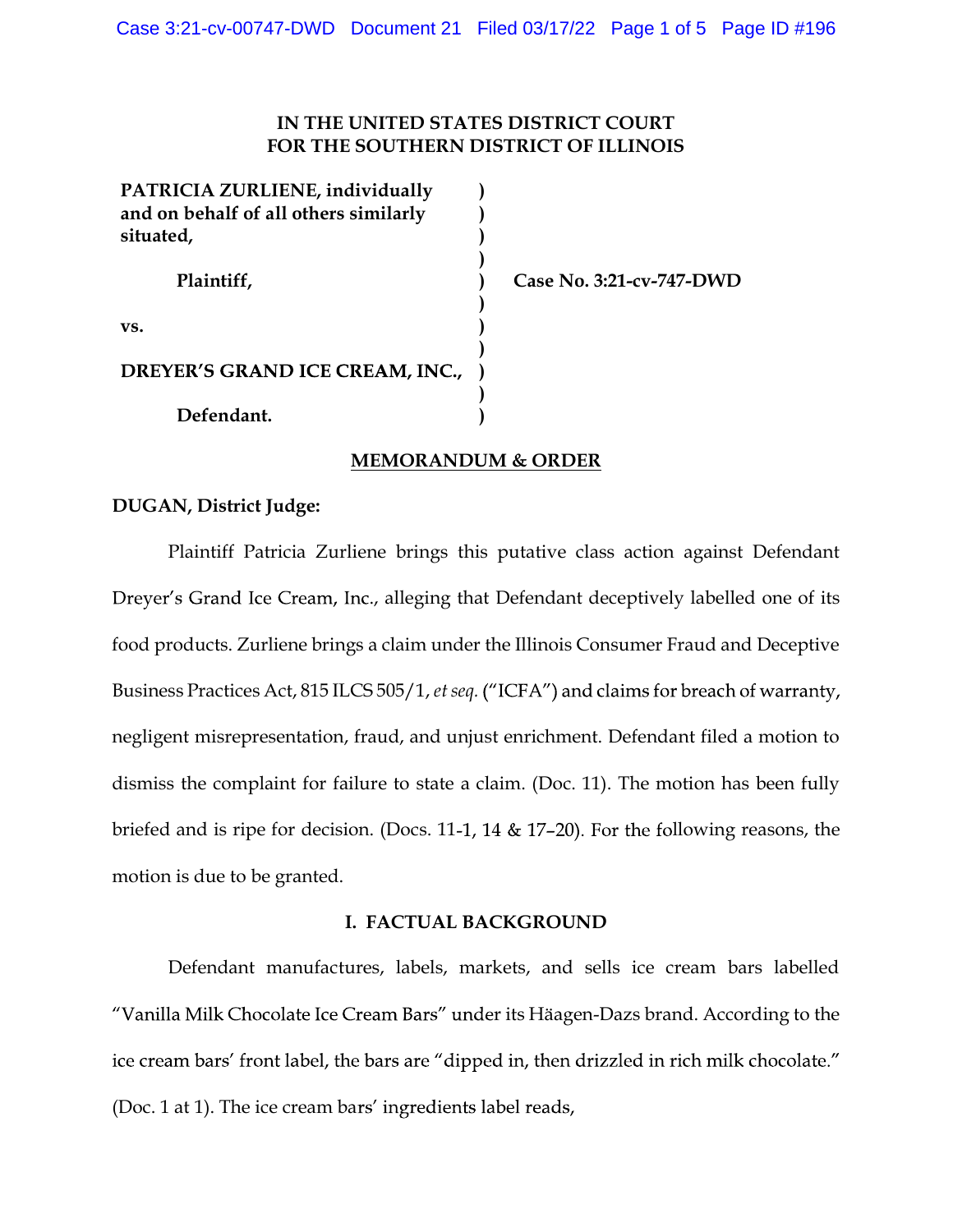INGREDIENTS: VANILLA ICE CREAM: CREAM, SKIM MILK, SUGAR, EGG YOLKS, VANILLA EXTRACT. MILK CHOCOLATE AND VEGETABLE OIL COATING: MILK CHOCOLATE (SUGAR, WHOLE MILK POWDER, CHOCOLATE, COCOA BUTTER, SOY LECITHIN, VANILLA EXTRACT), COCONUT OIL.

(Doc. 1 at 7). Zurliene claims that the reference to "rich milk chocolate" on the front label is a misleading half-truth because the ice cream bars' chocolate coating includes coconut oil. Specifically, Zurliene claims that the adjective "rich" connotes a smooth mouthfeel but that chocolate substitutes, such as coconut oil, provide a waxy and oily mouthfeel. (Doc. 1 at 10). She also claims that she understood the term "milk chocolate" to describe a product made from the cacao bean without chocolate substitutes, such as coconut oil. (Doc. 1 at 10). Zurliene alleges that had she not been misled by the front label, she would not have purchased the ice cream bars or would have paid less for them. (Doc. 1 at 10-11).

# II. MOTION TO DISMISS STANDARD

To survive a motion to dismiss brought pursuant to Rule 12(b)(6), a complaint must include enough factual content to give the opposing party notice of what the claim is and the grounds upon which it rests. See Bell Atlantic Corp. v. Twombly, 550 U.S. 544, 555 (2007); Ashcroft v. Iqbal, 556 U.S. 662, 698 (2009). To satisfy the notice-pleading standard of Rule 8, a complaint must provide a "short and plain statement of the claim showing that the pleader is entitled to relief" in a manner that provides the defendant with "fair notice" of the claim and its basis. Erickson v. Pardus, 551 U.S. 89, 93 (2007) (citing Twombly, 550 U.S. at 555 and quoting Fed. R. Civ. P. 8(a)(2)). The court will accept all well-pleaded allegations as true. Iqbal, 556 U.S. at 678. However, the court will not accept legal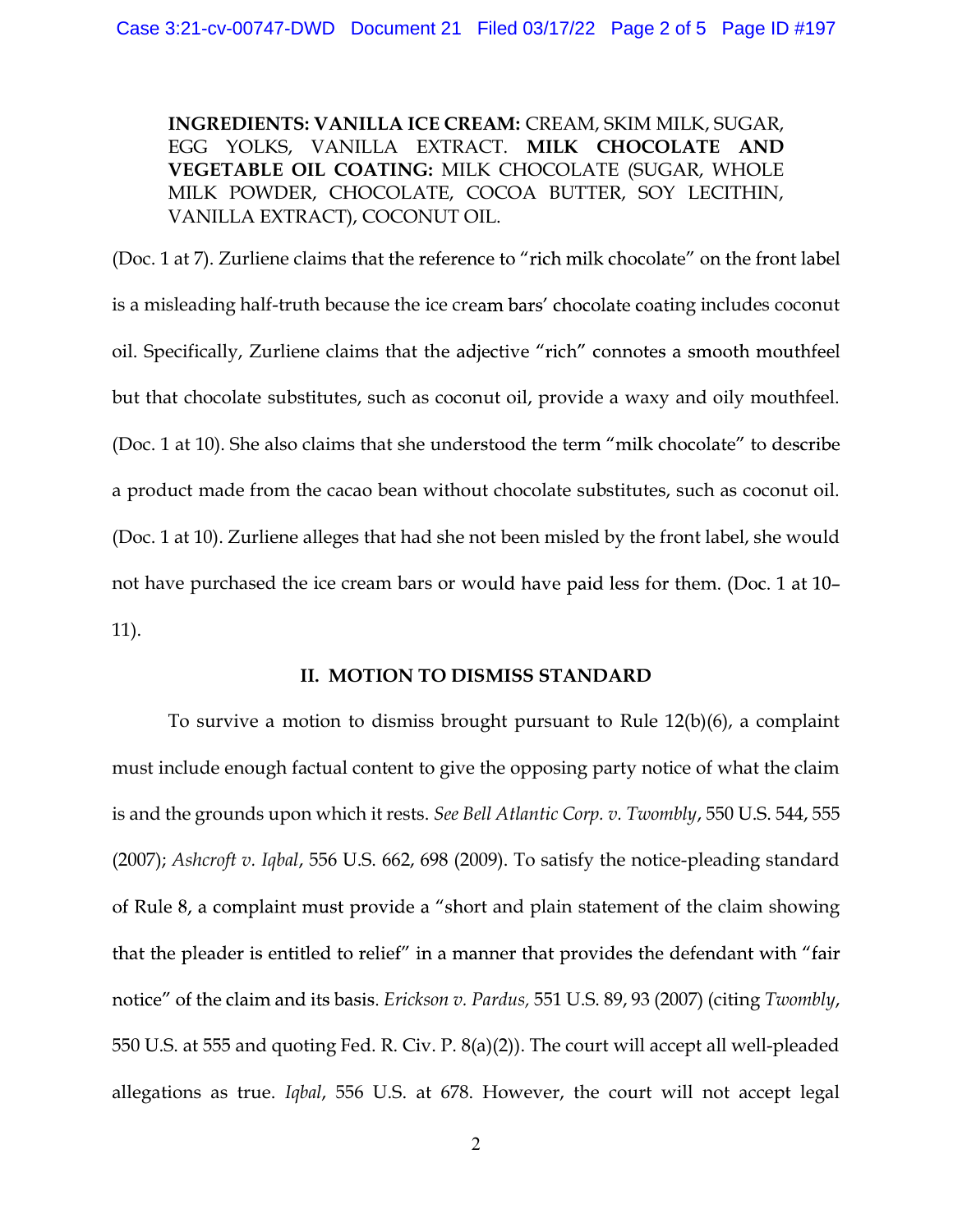conclusions as true. Brooks v. Ross, 578 F.3d 574, 581 (7th Cir. 2009). In ruling on a motion to dismiss for failure to state a claim, a court must "examine whether the allegations in the complaint state a 'plausible' claim for relief." Arnett v. Webster, 658 F.3d 742, 751 (7th Cir. 2011) (citing Iqbal, 556 U.S. at 677-78). A complaint "must contain sufficient factual matter, accepted as true, to state a claim to relief that is plausible on its face," rather than providing allegations that do not rise above the speculative level. Arnett, 658 F.3d at 751– 52 (internal quotations and citation omitted).

#### III. ANALYSIS

To bring an ICFA claim, Zurliene must allege conduct that plausibly could deceive a reasonable consumer in light of all the information available to the consumer. See Phillips v. DePaul Univ., 19 N.E.3d 1019, 1031 (Ill. App. Ct. 2014). This standard requires a "practical and fact-intensive approach to consumer behavior." Bell  $v$ . Publix Super Markets, Inc., 982 F.3d 468, 478 (7th Cir. 2020). Thus, how reasonable consumers would interpret an ambiguous food label is typically a question of fact that should not be decided on the pleadings. See id. at 483. But "a court may dismiss the complaint if the challenged statement was not misleading as a matter of law." Ibarrola v. Kind, LLC, 83 F. Supp. 3d 751, 756 (N.D. Ill. 2015) (citing Bober v. Glaxo Wellcome PLC, 246 F.3d 934, 940 (7th Cir. 2001)).

The Court assumes without deciding that Zurliene has stated a plausible ICFA claim. However, Zurliene's ICFA claim is preempted by the Food, Drug, and Cosmetic Act ("FDCA"). The FDCA prohibits states from "directly or indirectly establish[ing] under any authority . . . any requirement for a food which is the subject of a standard of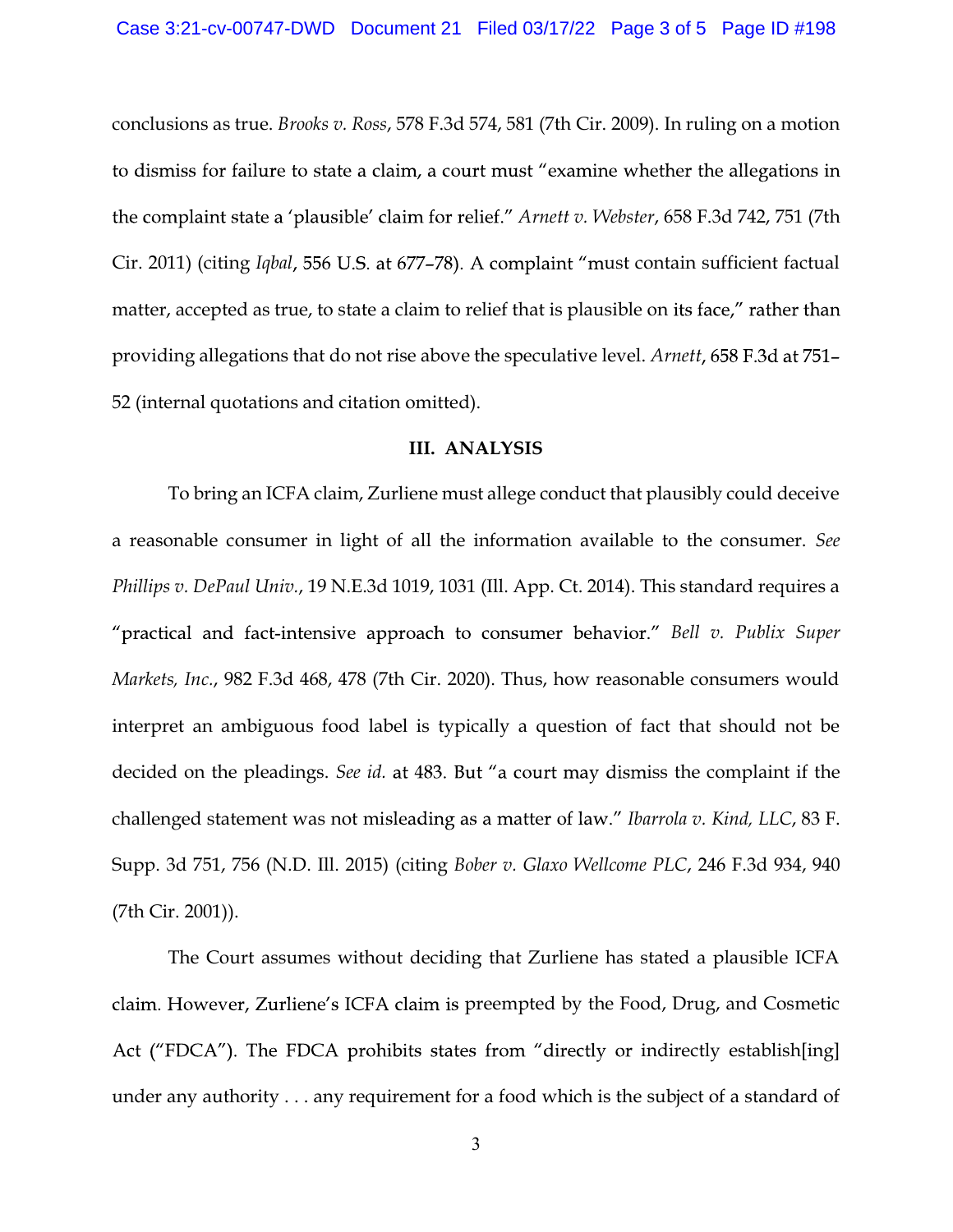identity . . . that is not identical to such standard of identity or that is not identical to the requirement of section  $343(g)$ " of the FDCA. 21 U.S.C. § 343-1(a)(1). Zurliene agrees with Defendant that this provision of the FDCA prohibits a consumer from bringing state law claims that would impose labelling requirements inconsistent with federal requirements. (Doc. 14 at 19). She alleges that FDA regulations, specifically 21 C.F.R. § 163.155(c), require "that where a food has some chocolate but is supplemented by a non-de minimis amount of chocolate substitutes, it should be disclosed on the front label as 'milk chocolate and vegetable oil coating." (Doc. 1 at 3). Zurliene argues that this is exactly the labelling requirement she is seeking to impose on Defendant. (Doc. 14 at 19).

However, as Defendant points out, Zurliene has misstated the relevant FDA regulation. 21 C.F.R. § 163.155 provides that the food product "milk chocolate and vegetable fat coating" is "subject to the requirements for label declaration of ingredients for milk chocolate . . . except that one or more optional ingredients specified in paragraph (b) of this section are used." Paragraph (b) lists several types of ingredients including "vegetable derived oils, fats, and stearins other than cacao fat." 21 C.F.R.  $\S 163.155(b)(1)$ . The parties agree that the ice cream bars' coating is the milk chocolate and vegetable fat coating described in 21 C.F.R. § 163.155. (Doc. 1 at 3 & 11-1 at 14).

Contrary to Zurliene's representations, neither the name nor the ingredients of the product "milk chocolate and vegetable fat coating" must be stated on the ice cream bars' front label. The front label must include "a statement of the identity of the commodity." 21 C.F.R. § 101.3(a). Here, the commodity is not milk chocolate and vegetable fat coating, but ice cream bars, of which milk chocolate and vegetable fat coating are ingredients. And